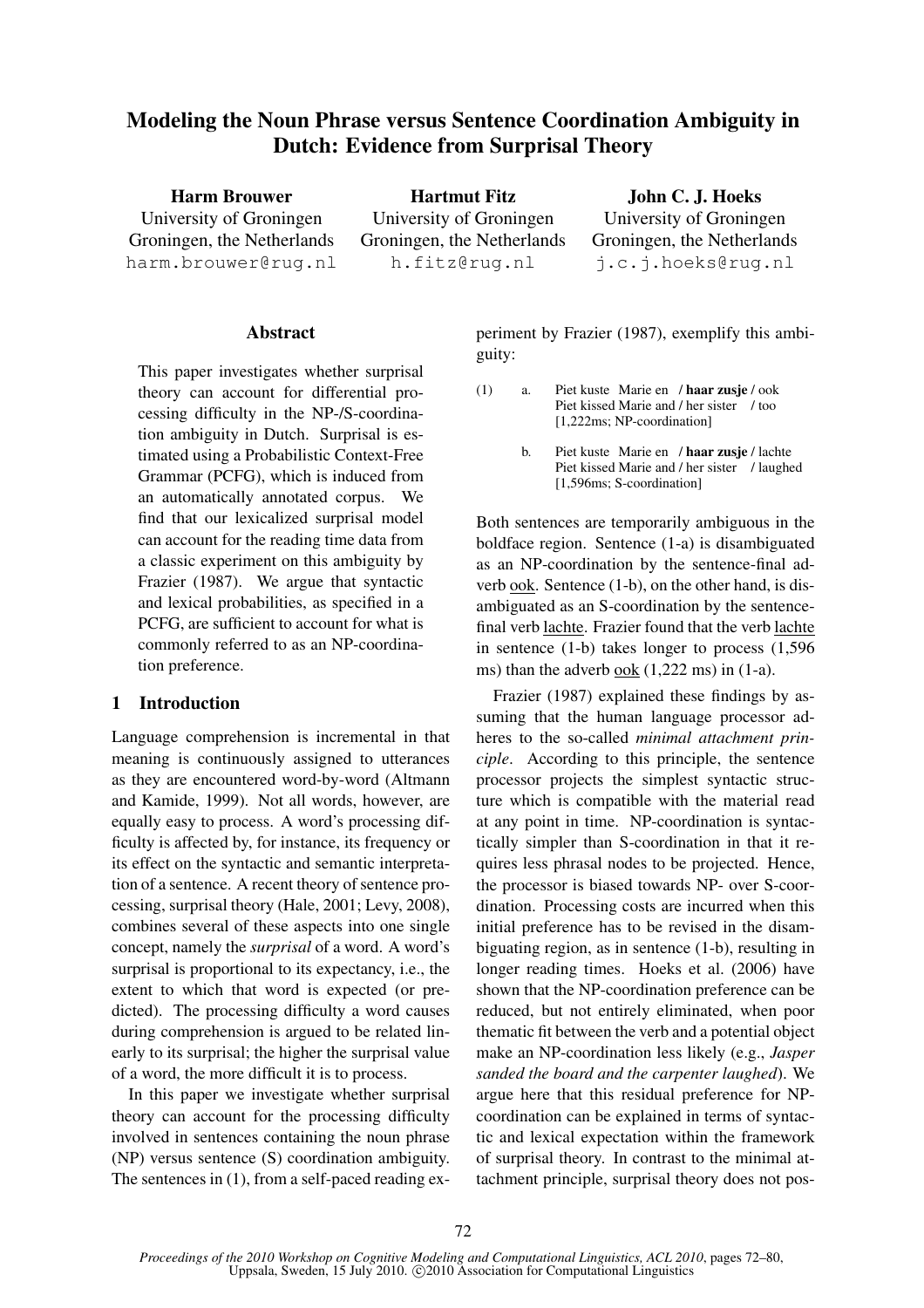tulate specific kinds of syntactic representations or rely on a metric of syntactic complexity to predict processing behavior.

This paper is organized as follows. In section 2 below, we briefly sketch basic surprisal theory. Then we describe how we induced a grammar from a large annotated Dutch corpus and how surprisal was estimated from this grammar (section 3). In section 4, we describe Frazier's experiment on the NP-/S-coordination ambiguity in more detail, and present our surprisal-based simulations of this data. We conclude with a discussion of our results in section 5.

# 2 Surprisal Theory

As was mentioned in the introduction, language processing is highly incremental, and proceeds on a more or less word-by-word basis. This suggests that a person's difficulty with processing a sentence can be modeled on a word level as proposed by Attneave (1959). Furthermore, it has recently been suggested that one of the characteristics of the comprehension system that makes it so fast, is its ability to anticipate what a speaker will say next. In other words, the language comprehension system works predictively (Otten et al., 2007; van Berkum et al., 2005). Surprisal theory is a model of differential processing difficulty which accommodates both these properties of the comprehension system, incremental processing and word prediction (Hale, 2001; Levy, 2008). In this theory, the processing difficulty of a sentence is a function of word processing difficulty. A word's difficulty is inversely proportional to its expectancy, i.e., the extent to which the word was *expected* or *predicted* in the context in which it occurred. The lower a word's expectancy, the more difficult it is to process. A word's surprisal is linearly related to its difficulty. Consequently, words with lower conditional probabilities (expectancy) lead to higher surprisal than words with higher conditional probabilities.

Surprisal theory is, to some extent, independent of the language model that generates conditional word probabilities. Different models can be used to estimate these probabilities. For all such models, however, a clear distinction can be made between *lexicalized* and *unlexicalized* surprisal. In lexicalized surprisal, the input to the language model is a sequence of words (i.e., a sentence). In unlexicalized surprisal, the input is a

sequence of word categories (i.e., part-of-speech tags). While previous studies have used unlexicalized surprisal to predict reading times, evidence for lexicalized surprisal is rather sparse. Smith and Levy (2008) investigated the relation between lexicalized surprisal and reading time data for naturalistic texts. Using a trigram language model, they showed that there was a linear relationship between the two measures. Demberg and Keller (2008) examined whether this relation extended beyond transitional probabilities and found no significant effects. This state of affairs is somewhat unfortunate for surprisal theory since input to the human language processor consists of sequences of words, not part-of-speech tags. In our study we therefore used lexicalized surprisal to investigate whether it can account for reading time data from the NP-/S-coordination ambiguity in Dutch. Lexicalized surprisal furthermore allows us to study how syntactic expectations might be modulated or even reversed by lexical expectations in temporarily ambiguous sentences.

## 2.1 Probabilistic Context Free Grammars

Both Hale (2001) and Levy (2008) used a Probabilistic Context Free Grammar (PCFG) as a language model in their implementations of surprisal theory. A PCFG consists of a set of rewrite rules which are assigned some probability (Charniak, 1993):

| S  | $\rightarrow$     | NP, VP | 1.0 |
|----|-------------------|--------|-----|
| NP | $\rightarrow$     | Det, N | 0.5 |
| NP | $\rightarrow$     | NP, VP | 0.5 |
| .  | $\longrightarrow$ | .      |     |

In this toy grammar, for instance, a noun phrase placeholder can be rewritten to a determiner followed by a noun symbol with probability 0.5. From such a PCFG, the probability of a sentence can be estimated as the product of the probabilities of all the rules used to derive the sentence. If a sentence has multiple derivations, its probability is the sum of the probabilities for each derivation. For our purpose, we also needed to obtain the probability of partial sentences, called *prefix probabilities*. The prefix probability  $P(w_1...w_i)$  of a partial sentence  $w_1...w_i$  is the sum of the probabilities of all sentences generated by the PCFG which share the initial segment  $w_1...w_i$ . Hale (2001) pointed out that the ratio of the prefix probabilities  $P(w_1 \ldots w_i)$  and  $P(w_1 \ldots w_{i-1})$  equals precisely the conditional probability of word  $w_i$ . Given a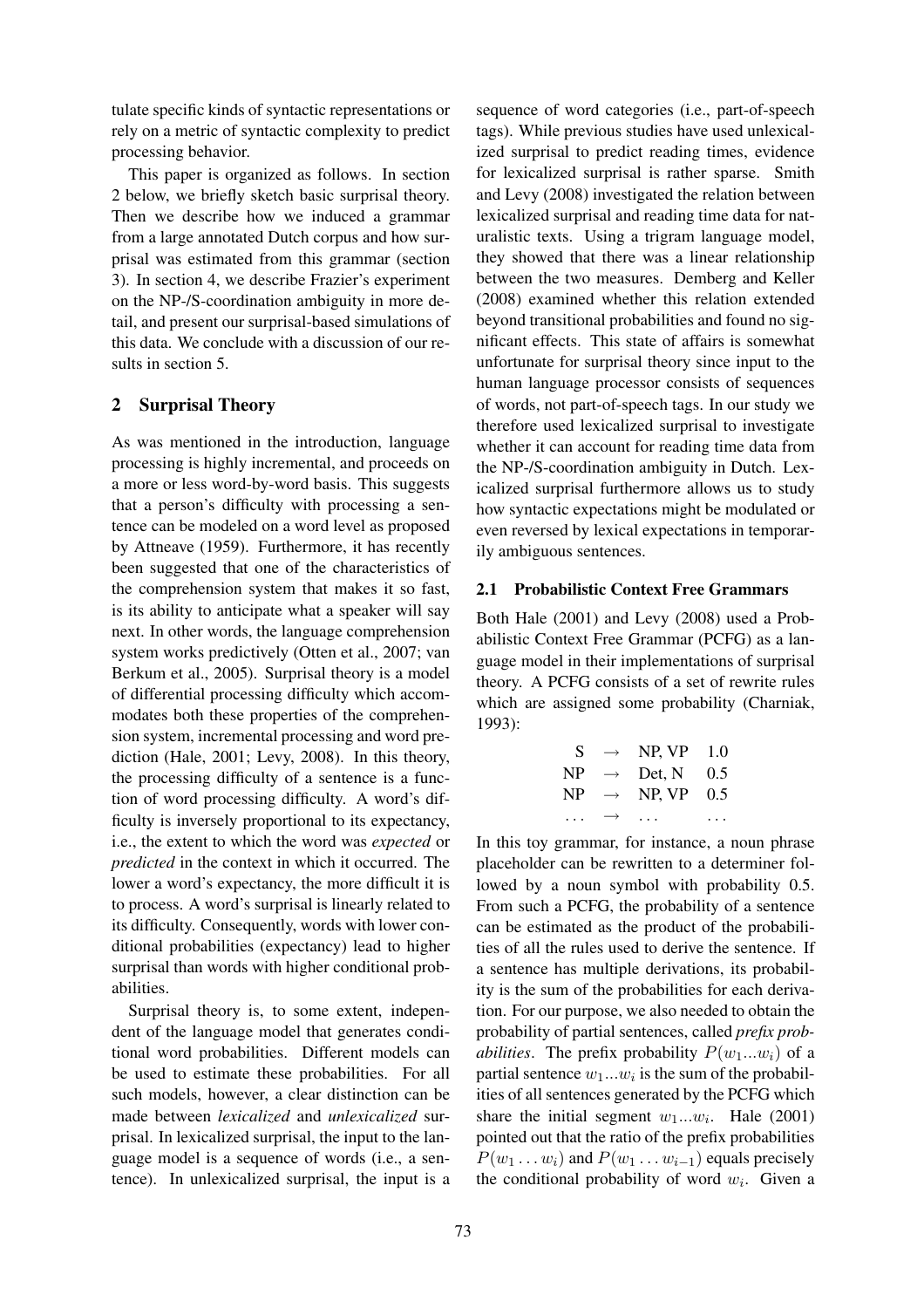PCFG, the difficulty of word  $w_i$  can therefore be defined as:

$$
\text{difficulty}(w_i) \propto -log_2\left[\frac{P(w_1 \dots w_i)}{P(w_1 \dots w_{i-1})}\right].
$$

Surprisal theory requires a probabilistic language model that generates some form of word expectancy. The theory itself, however, is largely neutral with respect to which model is employed. Models other than PCFGs can be used to estimate surprisal. Nederhof et al. (1998), for instance, show that prefix probabilities, and therefore surprisal, can be estimated from Tree Adjoining Grammars. This approach was taken in Demberg and Keller (2009). Other approaches have used trigram models (Smith and Levy, 2008), Simple Recurrent Networks of the Elman type (Frank, 2009), Markov models and Echo-state Networks (Frank and Bod, 2010). This illustrates that surprisal theory is not committed to specific claims about the structural representations that language takes in the human mind. It rather functions as a "causal bottleneck" between the representations of a language model, and expectation-based comprehension difficulty (Levy, 2008). In other words, comprehension difficulty does not critically depend on the structural representations postulated by the language model which is harnessed to generate word expectancy.

The use of PCFGs raises some important questions on parallelism in language processing. A prefix probability can be interpreted as a probability distribution over all analyses compatible with a partial sentence. Since partial sentences can sometimes be completed in an indefinite number of ways, it seems both practically and psychologically implausible to implement this distribution as an enumeration over complete structures. Instead, prefix probabilities should be estimated as a by-product of incremental processing, as in Stolcke's (1995) parser (see section 3.2). This approach, however, still leaves open how many analyses are considered in parallel; does the human sentence processor employ full or limited parallelism? Jurafsky (1996) showed that full parallelism becomes more and more unmanageable when the amount of information used for disambiguation increases. Levy, on the other hand, argued that studies of probabilistic parsing reveal that typically a small number of analyses are assigned the majority of probability mass (Roark, 2001). Thus, even when assuming full parallelism,

only a small number of 'relevant' analyses would be considered in parallel.

# 3 Grammar and Parser

#### 3.1 Grammar Induction

In our simulations, we used a PCFG to model the phrase structure of natural language. To induce such a grammar, an annotated corpus was required. We used Alpino (van Noord, 2006) a robust and wide-coverage dependency parser for Dutch—to automatically generate such a corpus, annotated with phrase structure, for 204.000 sentences, which were randomly extracted from Dutch newspapers. These analyses were then used to induce a PCFG consisting of 650 grammar rules, 89 non-terminals, and 208.133 terminals (lexical items).<sup>1</sup> Moreover, 29 of the 89 nonterminals could result in epsilon productions.

The Alpino parser constructed the phrase structure analyses automatically. Despite Alpino's high accuracy, some analyses might not be entirely correct. Nonetheless, the overall quality of Alpino's analyses is sufficient for corpus studies, and since surprisal theory relies largely on corpus features, we believe the small number of (partially) incorrect analyses should not affect the surprisal estimates computed from our PCFG.

#### 3.2 Earley-Stolcke Parser

To compute prefix probabilities in our model we implemented Stolcke's (1995) probabilistic modification of Earley's (1970) parsing algorithm. An Earley-Stolcke parser is a breadth-first parser. At each point in processing, the parser maintains a collection of *states* that reflect all possible analyses of a partial sentence thus far. A state is a record that keeps track of:

- (a) the position up to which a sentence has been processed,
- (b) the grammar rule that is applied,
- (c) a "dot position" indicating which part of the rule has been processed thus far, and
- (d) the leftmost edge of the partial string generated by the rule.

$$
P(A \to \alpha) = \frac{count(A \to \alpha)}{\sum_{\beta} count(A \to \beta)}.
$$

<sup>&</sup>lt;sup>1</sup>A PCFG can be induced by estimating the relative frequency of each CFG rule  $A \rightarrow \alpha$ :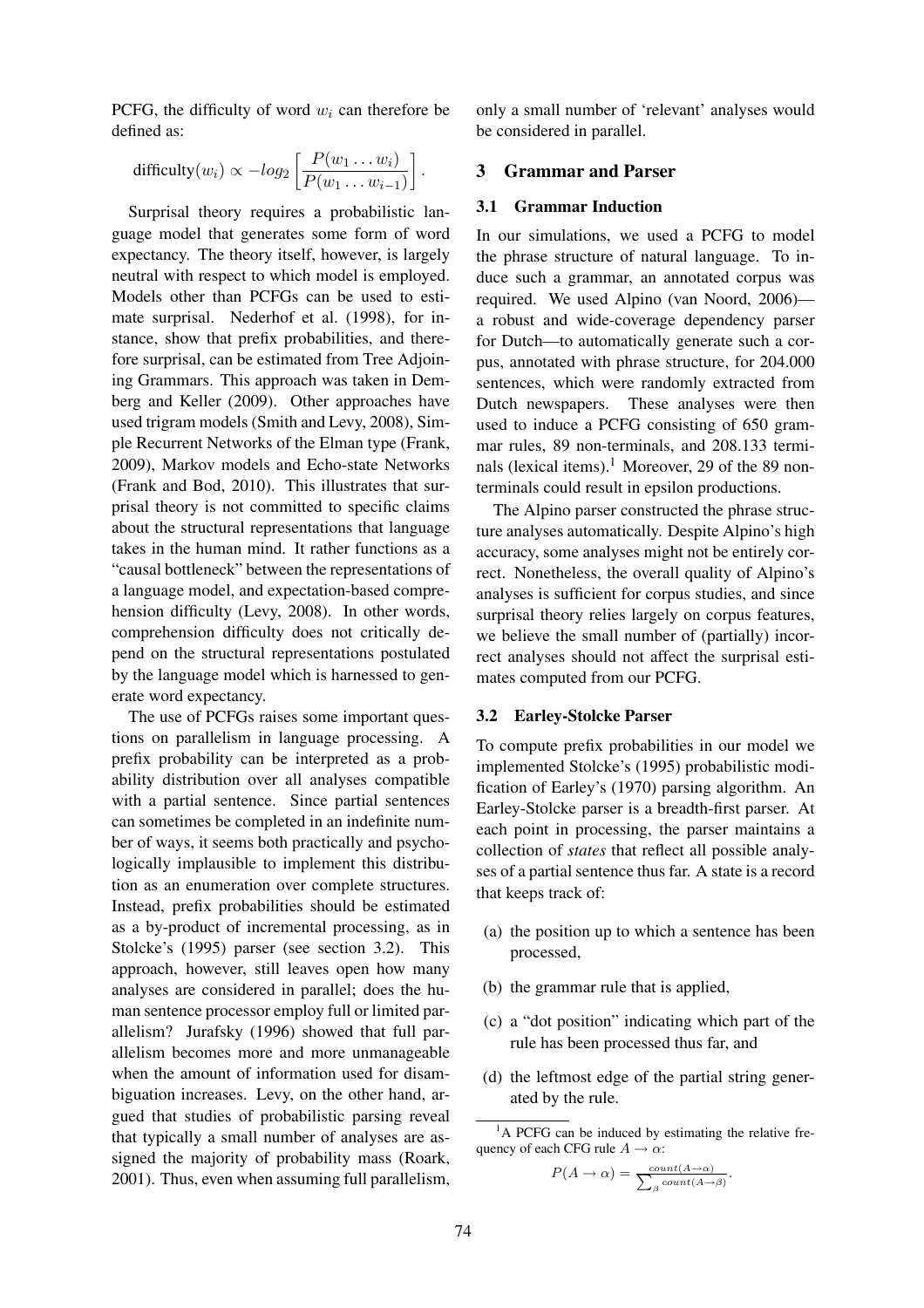The collection of states is constantly expanded by three operations. First upcoming structural and lexical material is predicted. For all predictions, new states are added with the "dot" placed on the leftmost side of the rule. Then it is determined whether there is a state that predicts the next word in the input sentence. If this is the case, a new state is added with the "dot" placed right to the predicted word. A third operation looks for states with the "dot" rightmost to a grammar rule, and then tries to find states which have the completed state as their leftmost edge. If such states are found, the "dot" in these states is moved to the right of this edge. This step is repeated until no more new states are added. These three operations are cyclically performed until the entire sentence is processed. Our grammar contained 29 non-terminals that could result in epsilon productions. Due to the way epsilon productions are handled within the Earley-Stolcke parser (i.e., by means of "spontaneous dot shifting"), having a large number of epsilon productions leads to a large number of predicted and completed edges. As a consequence, pursuing all possible analyses may become computationally infeasible. To overcome this problem, we modified the Earley-Stolcke parser with a *beam* λ. In prediction and completion, only the  $\lambda$ -number of states with the highest probabilities are added.<sup>2</sup> This constrains the number of states generated by the parser and enforces limited parallelism.

# 4 NP-/S-coordination ambiguities

#### 4.1 Frazier's experiment

Our aim was to determine to what extent lexicalized surprisal theory can account for reading time data for the NP-/S-coordination ambiguity in Dutch. This type of ambiguity was investigated by Frazier (1987) using a self-paced reading experiment. The sentences in (2) are part of Frazier's materials. Sentence (2-a) and (2-b) exemplify an NP-/S-coordination ambiguity. The sentences are identical and temporarily ambiguous up to the NP haar zusje (her sister). In (2-a) this NP is followed by the adverb ook, and therefore disambiguated to be part of an NP-coordination; Marie and haar zusje are conjoined. In (2-b), on other hand, the same NP is followed by the verb lachte, and therefore disambiguated as the subject of a conjoined sentence; Piet kuste Marie and haar zusje lachte are conjoined.

- (2) a. Piet kuste Marie en haar zusje ook Pete kissed Marie and her sister too (Ambiguous; NP-coordination)
	- b. Piet kuste Marie en haar zusje lachte Pete kissed Marie and her sister laughed (Ambiguous; S-coordination)
	- c. Annie zag haar zusje ook Annie saw her sister too (Unambiguous; NP-control)
	- d. Annie zag dat haar zusje lachte Annie saw that her sister laughed (Unambiguous; S-control)

Sentence (2-c) and (2-d) functioned as unambiguous controls. These sentences are identical up to the verb zag. In  $(2-c)$ , the verb is followed by the single NP haar zusje, and subsequently the adverb ook. The adverb eliminates the possibility of an NP-coordination. In (2-d), on the other hand, the same verb is followed by the complementizer dat, indicating that the clause her sister laughed is a subordinate clause (the complementizer is obligatory in Dutch).

Frazier constructed twelve sets consisting of four of such sentences each. The 48 sentences were divided into three frames. The first frame included all the material up to the critical NP haar zusje in (2). The second frame contained only the critical NP itself, and the third frame contained all the material that followed this NP.

40 native Dutch speakers participated in the experiment. Reading times for the final frames were collected using a self-paced reading task. Figure 1 depicts the mean reading times for each of the four conditions.

Frazier found a significant interaction between Type of Coordination (NP- versus S-coordination) and Ambiguity (ambiguous versus control) indicating that the effect of disambiguation was larger for S-coordinations (ambiguous: 1596 ms; control: 1141 ms) than for NP-coordinations(ambiguous: 1222 ms; control: 1082 ms).

#### 4.2 Simulations

We simulated Frazier's experiment in our model. Since one set of sentences contained a word that was not covered by our lexicon (set 11; "Lorraine"), we used only eleven of the twelve sets of test items from her study. The remaining 44 sentences were successfully analyzed. In our first

 ${}^{2}$ A similar approach was used in Roark (2001) and Frank (2009).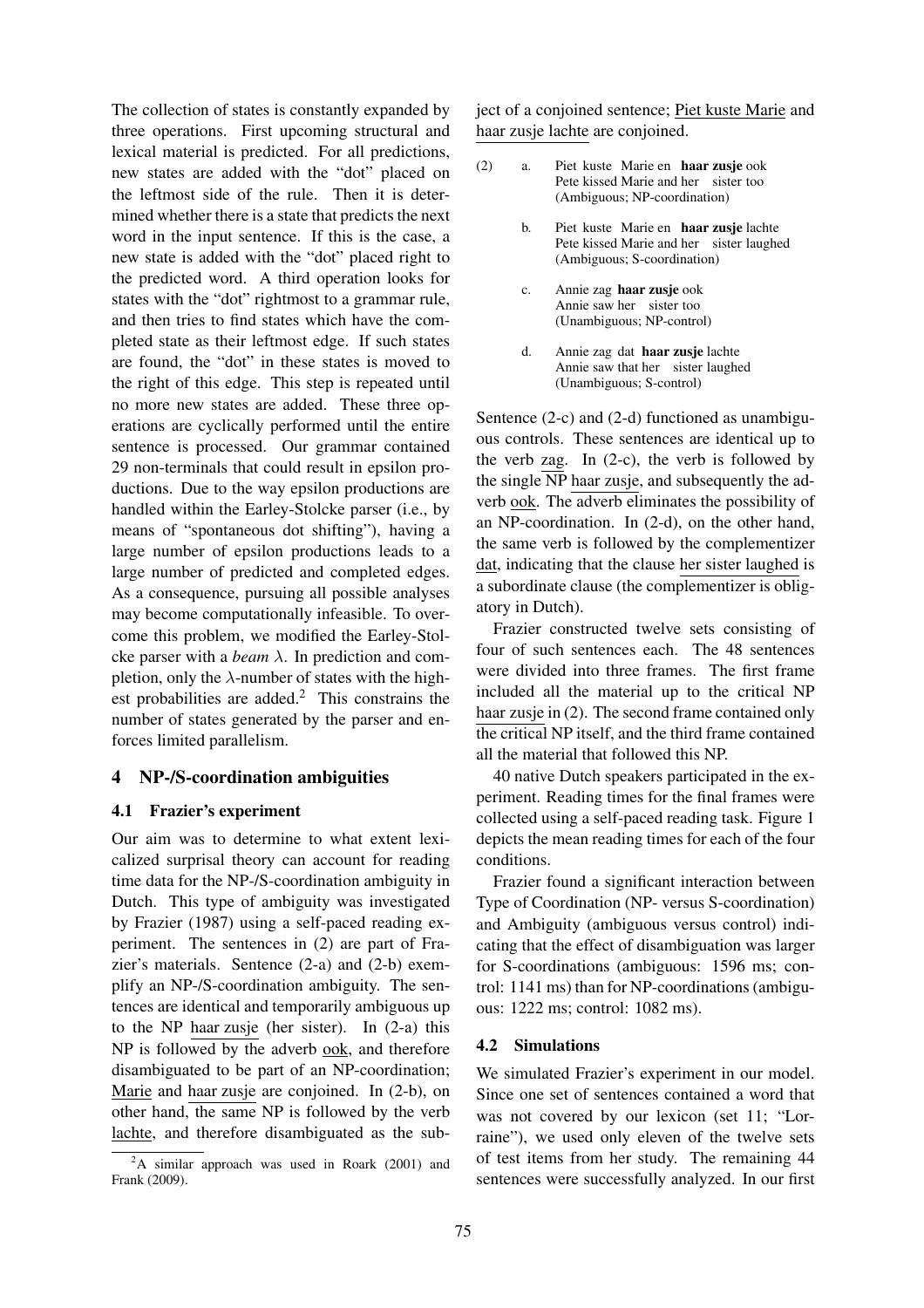

Figure 1: Reading time data for the NP-/S-coordination ambiguity (Frazier, 1987).

simulation we fixed a beam of  $\lambda = 16$ . Figure 2 depicts surprisal values in the sentence-final frame as estimated by our model. When final frames contained multiple words, we averaged the surprisal values for these words. As Figure 2 shows,



Figure 2: Mean surprisal values for the final frame in the model ( $\lambda = 16$ ).

our model successfully replicated the effects reported in Frazier (1987): In both types of coordinations there was a difference in mean surprisal between the ambiguous sentences and the controls, but in the S-coordinations this effect was larger than in the sentences with NP-coordination. Statistical analyses confirmed our findings. An ANOVA on surprisal values per item revealed an interaction between Type of Coordination (NP- vs. S-coordination) and Ambiguity (ambiguous vs. control), which was marginally significant ( $p =$ 0.06), most probably due to the small number of



Figure 3: Differences between NP versus S surprisal for different beam sizes  $(\lambda s)$ .

items (i.e., 11) available for this statistical test (recall that the test in the original experiment was based on 40 participants). Follow-up analyses revealed that the difference between S-coordination and S-control was significant ( $p < 0.05$ ), whereas the difference between NP-coordination and NPcontrol was not ( $p = 0.527$ ).

To test the robustness of these findings, we repeated the simulation with different beam sizes  $(\lambda s)$  by iteratively halving the beam, starting with  $\lambda$  = 32. Figure 3 shows the differences in mean surprisal between NP-coordination and Scoordination, and NP-control and S-control. With the beam set to four ( $\lambda = 4$ ), we did not obtain full analyses for all test items. Consequently, two sets of items had to be disregarded (sets 8 and 9). For the remaining items, however, we obtained an NPcoordination preference for all beam sizes. The largest difference occurred for  $\lambda = 16$ . When the beam was set to  $\lambda \leq 8$ , the difference stabilized. Taking everything into account, the model with  $\lambda = 16$  led to the best overall match with Frazier's reading time data.

As for the interaction, Figure 4 depicts the differences in mean surprisal between NP-coordination and NP-control, and S-coordination and Scontrol. These results indicate that we robustly replicated the interaction between coordination type and ambiguity. For all beam sizes, S-coordination benefited more from disambiguation than NP-coordination, i.e., the difference in means between S-coordination and S-control was larger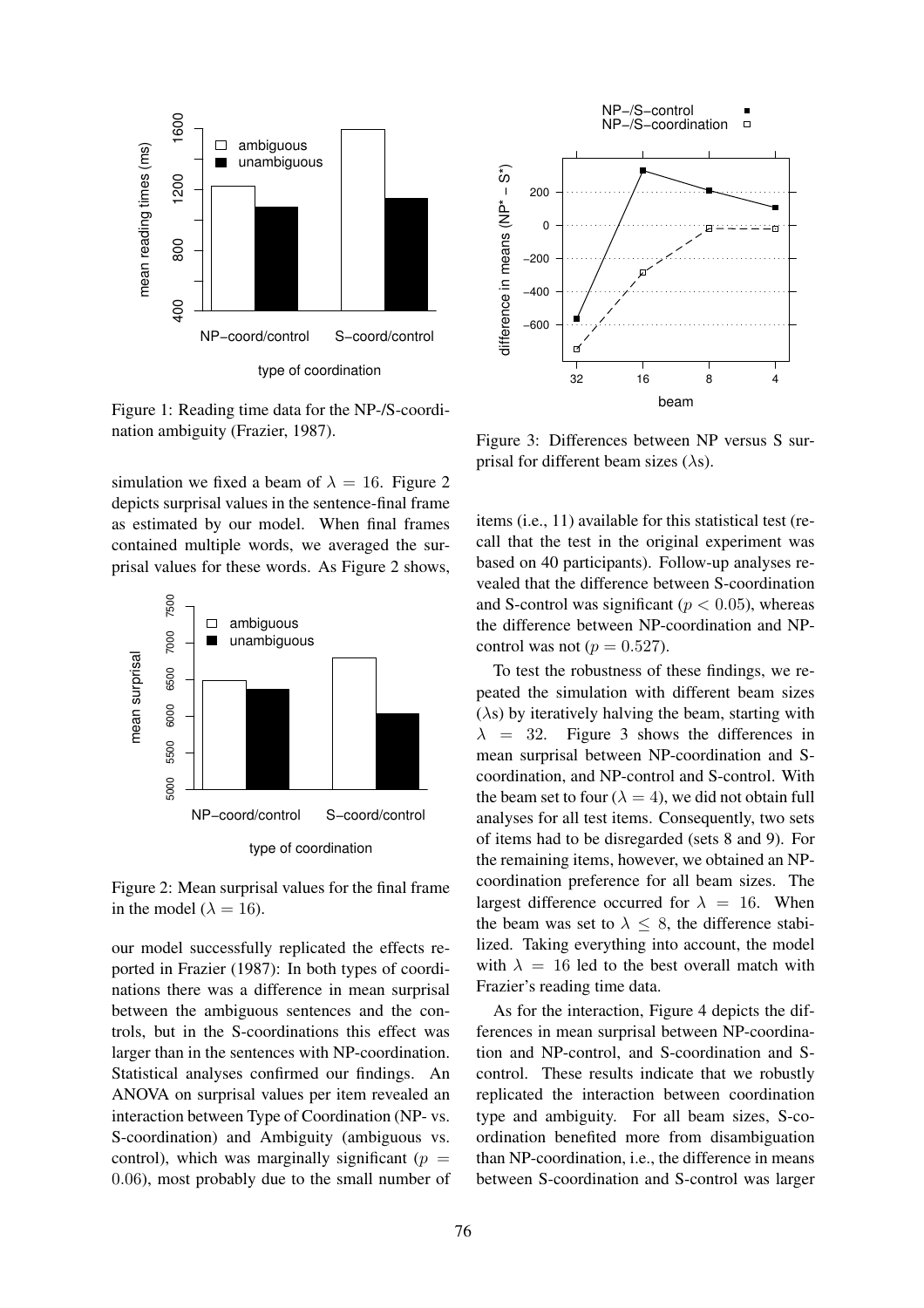

Figure 4: Differences in coordination versus control surprisal for different beam sizes  $(\lambda s)$ .

than the difference in means between NP-coordination and NP-control.

In our simulations, we found that surprisal theory can account for reading time data from a classic experiment on the NP-/S-coordination ambiguity in Dutch reported by Frazier (1987). This suggests that the interplay between syntactic and lexical expectancy might be sufficient to explain an NP-coordination preference in human subjects. In the remainder of this section, we analyze our results and explain how this preference arises in the model.

#### 4.3 Model Analysis

To determine what caused the NP-preference in our model, we inspected surprisal differences item-by-item. Whether the NP-coordination preference was syntactic or lexical in nature should be reflected in the grammar. If it was syntactic, NP-coordination would have a higher probability than S-coordination according to our PCFG. If, on the other hand, it was lexical, NP- and S-coordination should be equally probable syntactically. Another possibility, however, is that syntactic and lexical probabilities interacted. If this was the case, we should expect NP-coordinations to lead to lower surprisal values on average only, but not necessarily on every item. Figure 5 shows the estimated surprisal values per sentence-final frame for the ambiguous condition and Figure 6 for the unambiguous condition. Figure 5 indicates that although NP-coordination led to lower surprisal



Figure 5: Surprisal per sentence for final frames in the ambiguous condition.



Figure 6: Surprisal per sentence for final frames in the unambiguous condition.

overall (see Figure 2), this was not the case for all tested items. A similar pattern was found for the NP-control versus S-control items in Figure 6. Scontrols led to lower surprisal overall, but not for all items. Manual inspection of the grammar revealed a bias towards NP-coordination. A total of 115 PCFG rules concerned coordination ( $\approx 18\%$ ) of the entire grammar). As these rules expanded the same grammatical category, their probabilities summed to 1. A rule-by-rule inspection showed that approximately 48% of the probability mass was assigned to rules that dealt with NP-coordinations, 22% to rules that dealt with S-coordinations, and the remaining 30% to rules that dealt with coordination in other structures. In other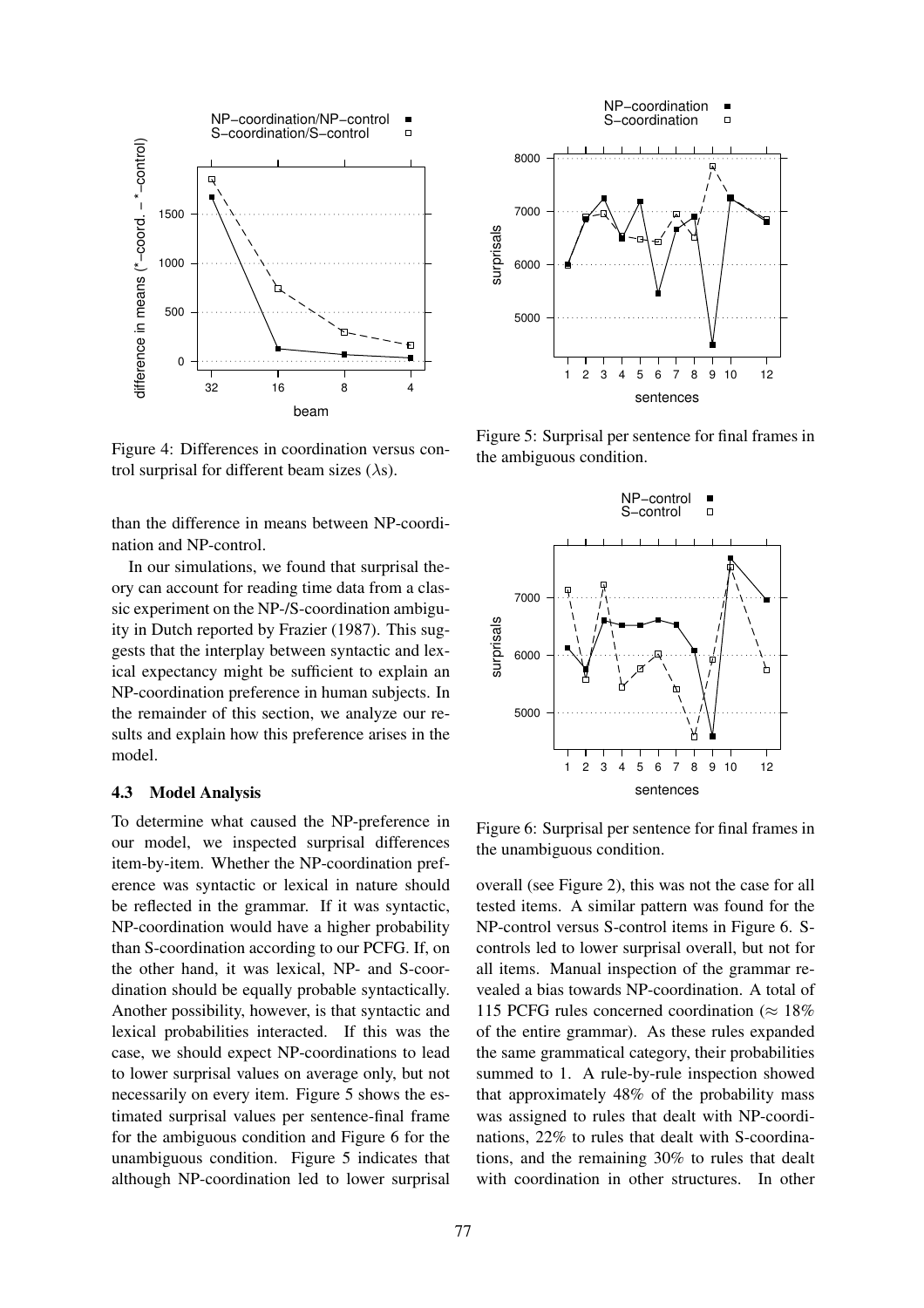words, there was a clear preference for NP-coordination in the grammar. Despite this bias, for some tested items the S-coordination received lower surprisal than the NP-coordination (Figure 5). Individual NP-coordination rules might have lower probability than individual S-coordination rules, so the overall preference for NP-coordination in the grammar therefore does not have to be reflected in every test item. Secondly, syntactic probabilities could be modified by lexical probabilities. Suppose for a pair of test items that NPcoordination was syntactically preferred over Scoordination. If the sentence was disambiguated as an NP-coordination by a highly improbable lexical item, and disambiguated as an S-coordination by a highly probable lexical item, surprisal for the NP-coordination might turn out higher than surprisal for the S-coordination. In this way, lexical factors could override the NP-coordination bias in the grammar, leading to a preference for S-coordination in some items.

To summarize, the PCFG displayed an overall NP-coordination preference when surprisal was averaged over the test sentences and this result is consistent with the findings of Frazier (1987). The NP-coordination preference, however, was not invariably reflected on an item-by-item basis. Some S-coordinations showed lower surprisal than the corresponding NP-coordinations. This reversal of processing difficulty can be explained in terms of differences in individual rules, and in terms of interactions between syntactic and lexical probabilities. This suggests that specific lexical expectations might have a much stronger effect on disambiguation preferences than supposed by the minimal attachment principle. Unfortunately, Frazier (1987) only reported mean reading times for the two coordination types.<sup>3</sup> It would be interesting to compare the predictions from our surprisal model with human data item-by-item in order to validate the magnitude of lexical effects we found in the model.

# 5 Discussion

In this paper we have shown that a model of lexicalized surprisal, based on an automatically induced PCFG, can account for the NP-/S-ambiguity reading time data of Frazier (1987). We found these results to be robust for a critical model parameter (beam size), which suggests that syntactic processing in human comprehension might be based on limited parallelism only. Surprisal theory models processing difficulty on a word level. A word's difficulty is related to the expectations the language processor forms, given the structural and lexical material that precedes it. The model showed a clear preference for NP-coordination which suggests that structural and lexical expectations as estimated from a corpus might be sufficient to explain the NP-coordination bias in human sentence processing.

Our account of this bias differs considerably from the original account proposed by Frazier (minimal attachment principle) in a number of ways. Frazier's explanation is based on a metric of syntactic complexity which in turn depends on quite specific syntactic representations of a language's phrase structure. Surprisal theory, on the other hand, is largely neutral with respect to the form syntactic representations take in the human mind.<sup>4</sup> Moreover, differential processing in surprisal-based models does not require the specification of a notion of syntactic complexity. Both these aspects make surprisal theory a parsimonious explanatory framework. The minimal attachment principle postulates that the bias towards NP-coordination is an initial processing primitive. In contrast, the bias in our simulations is a function of the model's input history and linguistic experience from which the grammar is induced. It is further modulated by the immediate context from which upcoming words are predicted during processing. Consequently, the model's preference for one structural type can vary across sentence tokens and even be reversed on occasion. We argued that our grammar showed an overall preference for NP-coordination but this preference was not necessarily reflected on each and every rule that dealt with coordinations. Some Scoordination rules could have higher probability than NP-coordination rules. In addition, syntactic expectations were modified by lexical expectations. Thus, even when NP-coordination was structurally favored over S-coordination, highly unexpected lexical material could lead to more processing difficulty for NP-coordination than for

<sup>&</sup>lt;sup>3</sup>Thus it was not possible to determine the strength of the correlation between reading times in Frazier's study and surprisal in our model.

 $4$ This is not to say, of course, that the choice of language model to estimate surprisal is completely irrelevant; different models will yield different degrees of fit, see Frank and Bod (2010).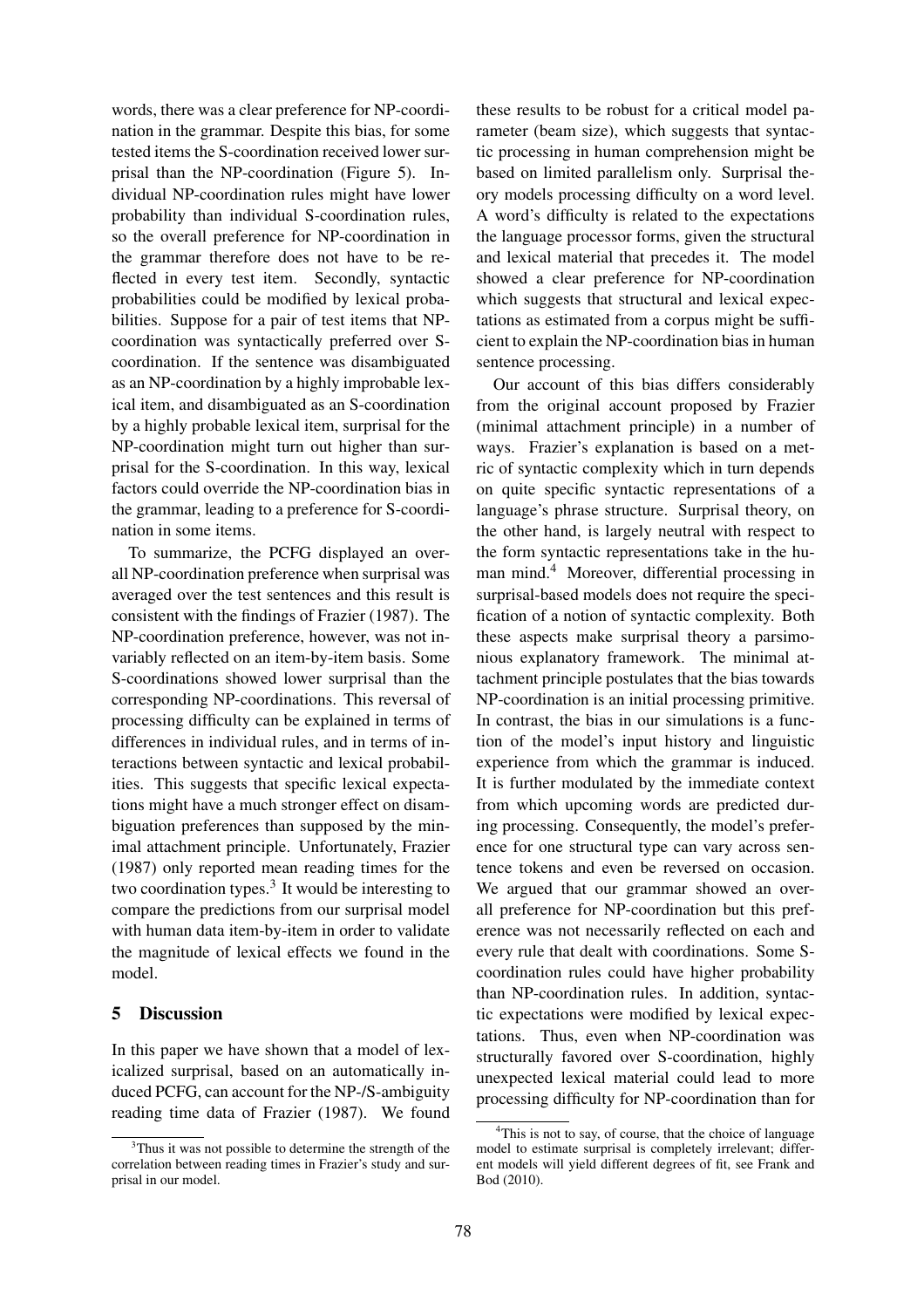S-coordination. Surprisal theory allows us to build a formally precise computational model of reading time data which generates testable, quantitative predictions about the differential processing of individual test items. These predictions (Figure 5) indicate that mean reading times for a set of NP- /S-coordination sentences may not be adequate to tap the origin of differential processing difficulty.

Our results are consistent with the findings of Hoeks et al. (2002), who also found evidence for an NP-coordination preference in a self-paced reading experiment as well as in an eye-tracking experiment. They suggested that NP-coordination might be easier to process because it has a simpler *topic structure* than S-coordination. The former only has one topic, whereas the latter has two. Hoeks et al. (2002) argue that having more than one topic is unexpected. Sentences with more than one topic will therefore cause more processing difficulty. This preference for simple topic-structure that was evident in language comprehension may also be present in language production, and hence in language corpora. Thus, it may very well be the case that the NP-coordination preference that was present in our training corpus may have had a pragmatic origin related to topic-structure. The outcome of our surprisal model is also compatible with the results of Hoeks et al. (2006) who found that thematic information can strongly reduce but not completely eliminate the NP-coordination preference. Surprisal theory is explicitly built on the assumption that multiple sources of information can interact in parallel at any point in time during sentence processing. Accordingly, we suggest here that the residual preference for NPcoordination found in the study of Hoeks et al. (2006) might be explained in terms of syntactic and lexical expectation. And finally, our approach is consistent with a large body of evidence indicating that language comprehension is incremental and makes use of expectation-driven word prediction (Pickering and Garrod, 2007). It remains to be tested whether our model can explain behavioral data from the processing of ambiguities other than the Dutch NP- versus S-coordination case.

#### References

- G. Altmann and Y. Kamide. 1999. Incremental interpretation at verbs: Restricting the domain of subsequent reference. *Cognition*, 73:247–264.
- F. Attneave. 1959. *Applications of Information Theory*

*to Psychology: A summary of basic concepts, methods, and results*. Holt, Rinehart and Winston.

- E. Charniak. 1993. *Statistical Language Learning*. MIT Press.
- V. Demberg and F. Keller. 2008. Data from eyetracking corpora as evidence for theories of syntactic processing complexity. *Cognition*, 109:193–210.
- V. Demberg and F. Keller. 2009. A computational model of prediction in human parsing: Unifying locality and surprisal effects. In *Proceedings of the 31st Annual Conference of the Cognitive Science Society*, Amsterdam, the Netherlands.
- J. Earley. 1970. An efficient context-free parsing algorithm. *Communications of the ACM*, 6:451–455.
- S. Frank and R. Bod. 2010. The irrelevance of hierarchical structure to human sentence processing. Unpublished manuscript.
- S. Frank. 2009. Surprisal-based comparison between a symbolic and a connectionist model of sentence processing. In *Proceedings of the 31th Annual Conference of the Cognitive Science Society*, pages 1139– 1144, Amsterdam, the Netherlands.
- L. Frazier. 1987. Syntactic processing: Evidence from Dutch. *Natural Langauge and Linguistic Theory*, 5:519–559.
- J. Hale. 2001. A probabilistic Earley parser as a psycholinguistic model. In *Proceedings of the 2nd Conference of the North American Chapter of the Association for Computational Linguistics*, volume 2, pages 159–166.
- J. Hoeks, W. Vonk, and H. Schriefers. 2002. Processing coordinated structures in context: The effect of topic-structure on ambiguity resolution. *Journal of Memory and Language*, 46:99–119.
- J. Hoeks, P. Hendriks, W. Vonk, C. Brown, and P. Hagoort. 2006. Processing the noun phrase versus sentence coordination ambiguity: Thematic information does not completely eliminate processing difficulty. *The Quarterly Journal of Experimental Psychology*, 59:1581–1599.
- D. Jurafsky. 1996. A probabilistic model of lexical and syntactic access and disambiguation. *Cognitive Science*, 20:137–147.
- R. Levy. 2008. Expectation-based syntactic comprehension. *Cognition*, 106:1126–1177.
- M. Nederhof, A. Sarkar, and G. Satta. 1998. Prefix probabilities from stochastic tree adjoining grammar. In *Proceedings of COLING-ACL '98*, pages 953–959, Montreal.
- M. Otten, M. Nieuwland, and J. van Berkum. 2007. Great expectations: Specific lexical anticipation influences the processing of spoken language. *BMC Neuroscience*.